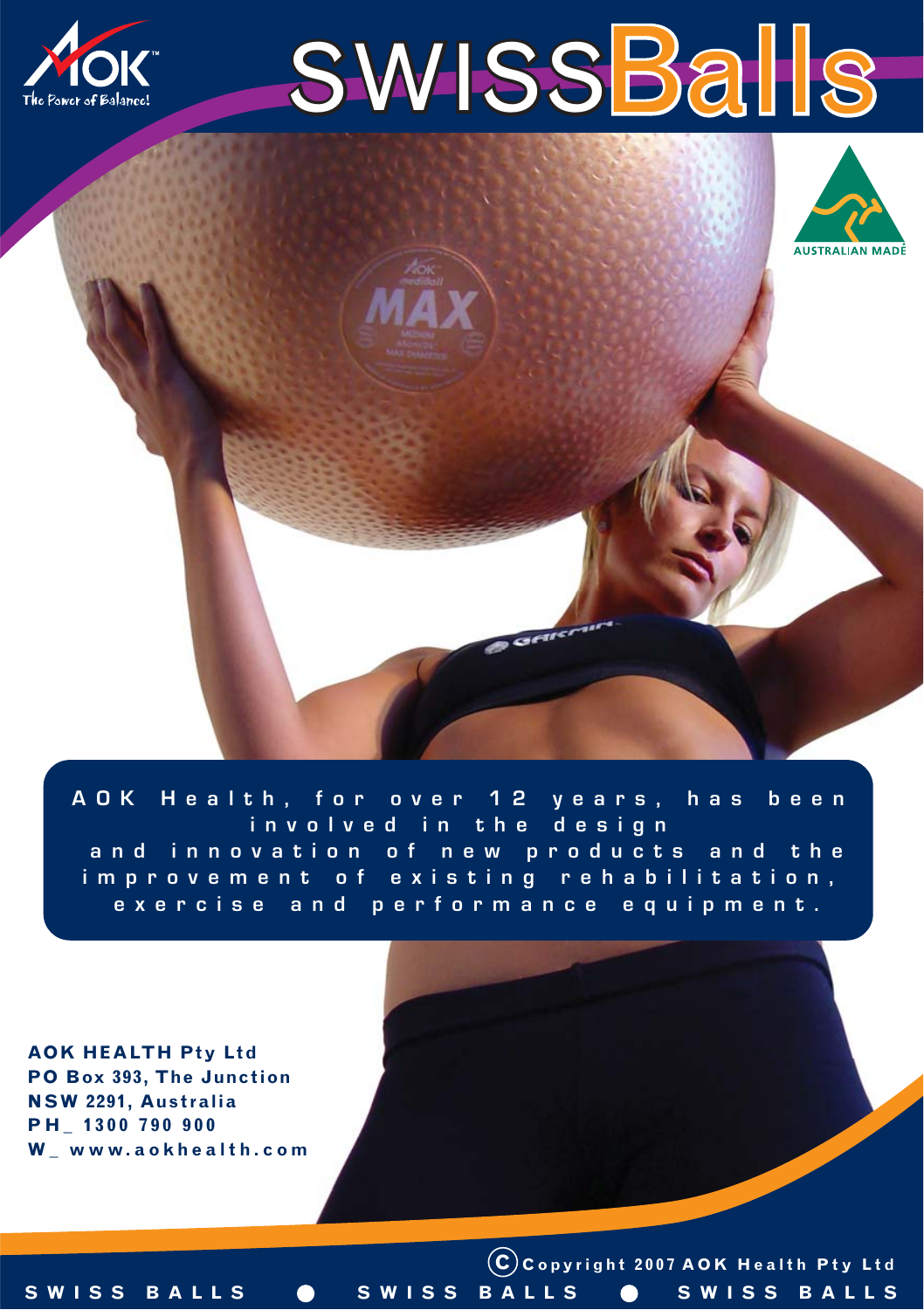

# **SWISSBalls**

#### **Innovative Design**

Our Exercise Engineering Department provides a unique skill base to evaluate and/or design the tools and techniques of product development. This includes knowledge of the physiological response of the body when exercising or performing simple functional tasks and interacting with various kinds of equipment.

By fostering research within AOK and with Universities across Australia we continue to develop a wide range of creative, analytical, experimental and practical skills to deal with the many problems that must be overcome to improve function control, balance and skill acquisition for rehabilitation, fitness, well-being or sporting performance.

#### **Innovative Materials**

A 5-year evaluation program at the University of Newcastle helped in the development of Duralon™ a form of PVC. Duralon™ is ideal for rotational moulding. This is the process used for hollow objects such as mediBall®s, DuraBall™, massage balls, Dura Disc™ and medicine balls. Rotational moulding is carried out in four steps.

#### **What is Rotational Moulding**

First, the required weight of Duralon™ (each ball size is different) is placed into the mould which is then closed. While rotated around two rotational axes the mould is first heated to the melting and curing temperature of the plastic. Then it is cooled before opening and the finished mediBall® is removed, then inflated and tested. It is then inspected, vacuum deflated and packed for shipment.

#### **Unique Production Control**

Each AOK packaged ball is identified with a Batch Number and Manufacture Date to enable us to monitor production quality of the balls. AOK is the only Swiss Ball provider in the world to provide this level of quality assurance.









**C Copyright 2007 AOK Health Pty Ltd SWISS BALLS \_ SWISS BALLS \_ SWISS BALLS**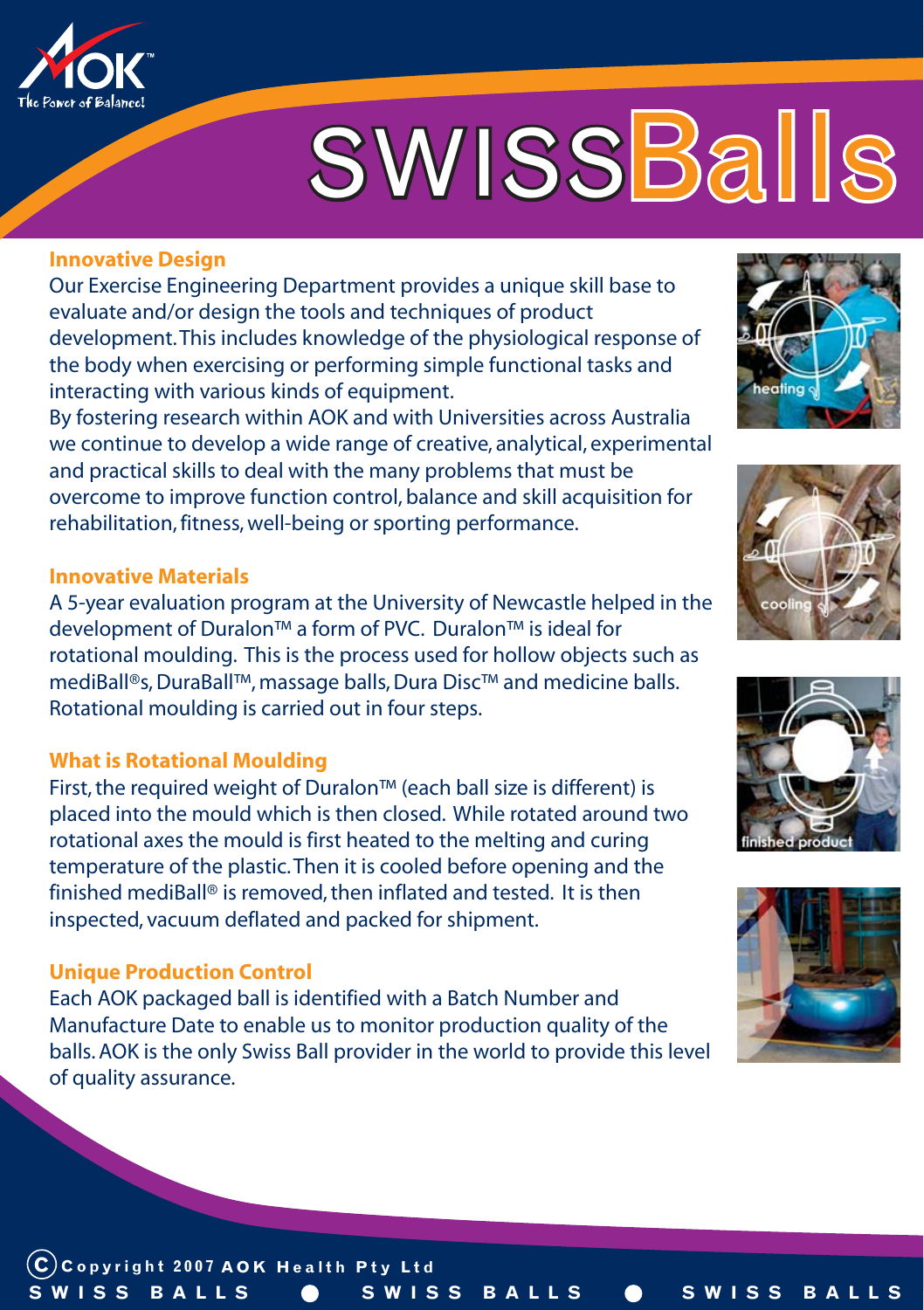



**AOK commenced its Swiss ball development and testing program in 1996. The University of Newcastle was selected because of its international reputation in materials testing. Testing protocols have been developed which are considered the best in the world for inflatable PVC products.**

Since then mediBall®, MaxBall™ and DuraBall™ have been tested to ensure product consistency and evaluate new manufacturing protocols. These Swiss Balls have variously supported static loads well in excess of 4,000 kilograms with burst-resistance to a load of 1000 kg. This does not mean "puncture proof" but helps protect you from explosive deflation. Burst resistance means AOK Swiss balls are designed to slowly deflate if accidently punctured. We also test for deflation under load and durability. We also cyclic test the balls by loading/unloading approximately 500kg of force in excess of 500 times over a 2 hour period.

No Swiss, Therapy or Exercise Ball is 100% safe as it is not possible to destructively test every single ball. By having an ongoing Quality control program in place AOK endeavours to reduce the risk of ball failure.

We pre-inflate and inspect every ball prior to packaging to achieve the highest quality product for our customers.

It is critical that the user care for the balls they use - much like maintaining a car tyre. The more hours of use and abuse it gets - the shorter its life. This is especially so in a commercial environment where there is little supervision. This is result of the balls being kicked around and striking sharp edges, which damages the inner surface of the skin - not always apparent from the outside. These leave resulting fracture lines which may totally reduce its burst resistant qualities. In proffessional environments such as gyms, the batch number and inflation date should be marked on every ball.

**SWISS BALLS \_ SWISS BALLS \_ SWISS BALLS**

**C Copyright 2007 AOK Health Pty Ltd**

**AOK HEALTH Pty Ltd PO Box 393, The Junction NSW 2291, Australia PH\_ 1300 790 900 W\_ www.aokhealth.com**